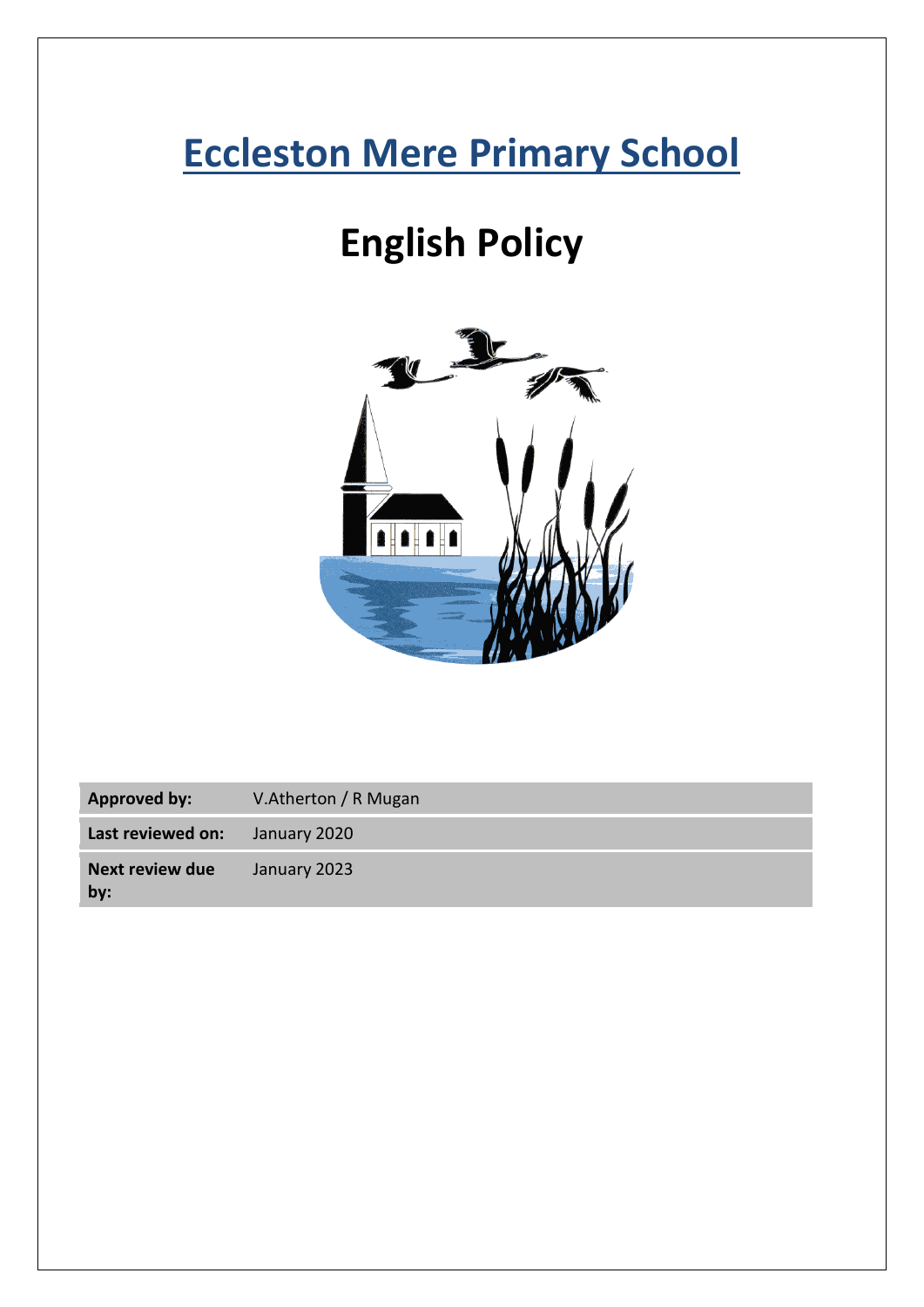At Eccleston Mere we aim to deliver a high-quality English curriculum providing children with the best possible opportunities to become confident and successful readers and writers. We endeavour to promote a deep understanding and a life-long passion of the English language. We maintain that the development of reading and writing is fundamental to improving a child's life chances.

# **KS1**

# **Phonics**

At Eccleston Mere we follow the Read Write Inc Programme to teach phonics.

Phonics is taught daily in small groups. The groups are organised according to reading ability which is assessed using RWI assessment tools. Assessments are completed each half term and groups are altered accordingly.

Those children who need further phonics support in Year 2 will also still receive daily RWI sessions by joining the appropriate group.

# Reading

Early Reading is a priority at Eccleston Mere. Children have access to a wide range of both fiction and non-fiction texts by a range of different authors, and a love of reading is promoted throughout school. In KS1 children have a guided reading at least once per week and individuals will read one to one at least once per week.

Pupil Premium children will read 3 times per week.

In Year 2 the children will also complete a weekly reading comprehension and daily ERIC (Everyone reading in class)

For guided reading in Year 1 children will follow the Oxford Reading Tree scheme and for Home reading they will take home 'Floppy's phonics' books that will be at an appropriate level for them. The children will also have the opportunity to read their home reader during their individual reading session.

# Handwriting

In Year 1 children complete daily handwriting sessions and follow the RWI mnemonics for letter formation. In Year 2 children have a handwriting lesson each week but are also taught handwriting in each English lesson.

# Writing

At Eccleston Mere we follow the 'Pathways to Write' scheme of work. The children write each day based on a given stimulus. This will then feed into a longer piece of writing at the end of each unit. Children will also complete an extended piece of writing in a foundation subject each half term.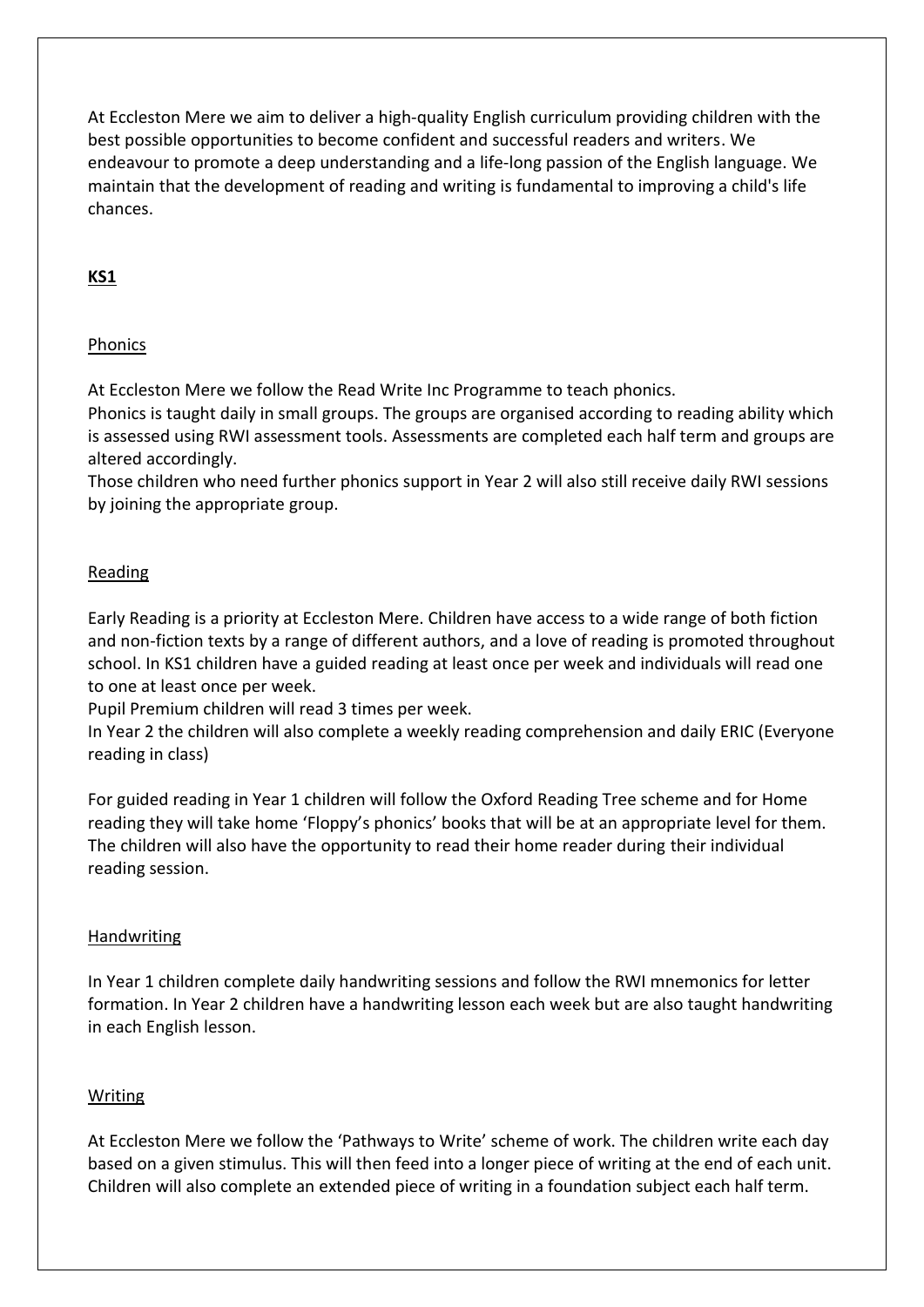# **Spelling**

In Year 1 Spelling is done each day during RWI sessions and writing lessons. Children are also given weekly spellings to learn as homework. In Year 2 children do weekly spelling tests. They will then complete work where they use these spellings in sentences.

# Effective teaching in KS1

Lessons should be engaging with a clear learning objective and focus. Children should be encouraged to take risks and develop confidence and independence. Resources should be easily accessible and children should be encouraged to make decisions about what they need to do to improve their work and maximise their learning.

Pupils should be given regular opportunities to work collaboratively and share ideas with their peers. Teachers should be aware of the needs of the children in the class and be able to support and scaffold their learning appropriately whilst still fostering independence and developing their ability to be active learners.

#### In KS1 Work is evidenced as follows:

- English books which contain spelling, grammar and punctuation.
- Writing books which contain all daily writing activities.
- Handwriting books which contain daily handwriting.
- Jotters which contain independent free writing
- Photos of group work or collaborative projects presented in books
- Half termly piece of extended writing through another curriculum subject

# KS1 Assessment

- Assessment for RWI is half termly and determines ability groups which are reviewed every half term.
- Writing assessments are termly and assessed against year group specific objectives.
- Schonelle reading tests are completed each term.
- Year 2 interim grids are completed throughout the year.

#### Learning Environment

In KS1 there is a reading area available to access in each classroom. There are a range of different fiction and non-fiction books available for children to read. In each classroom there should an English working wall, appropriate vocabulary displayed and at least one cross curricular or discreet English display showing children's' work. In Year 1 there should also be a Phonics speed sounds chart on display.

#### Marking and Feedback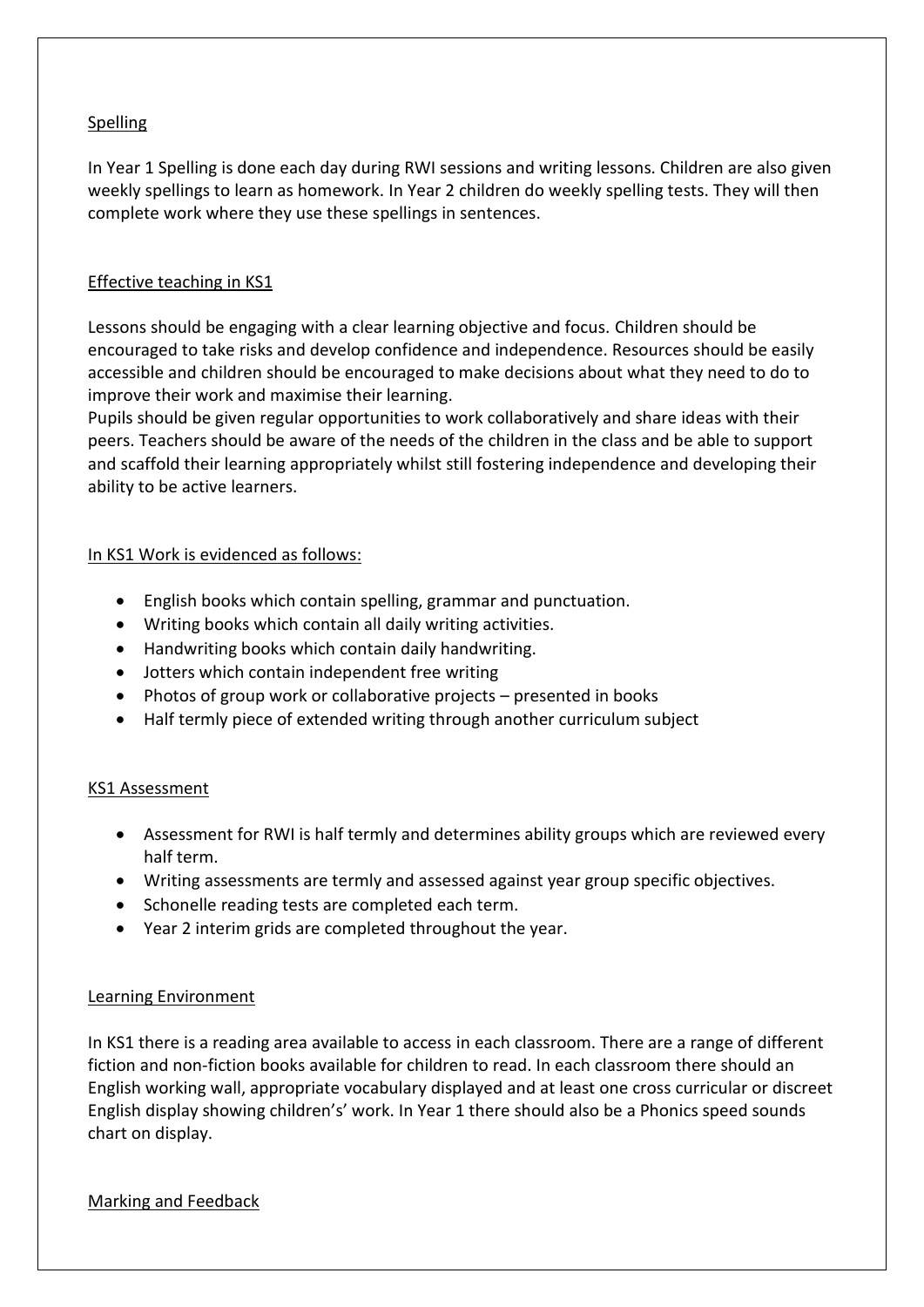Work is marked according to our marking policy. Each piece of work is marked against the learning objective. It is indicated if the work has been completed independently or with support. If work has been completed with support, the ratio should be indicated on the work. If verbal feedback has been given this should be indicated in marking with 'VF' Where appropriate a next step will be identified for children to try to achieve in the next piece of work. This should be indicated with 'NS'. In some cases children may be expected to edit their work to improve it. This should be indicated as 'EBI – (Even better if).

#### SMSC/British Values/Cultural Capital

These areas are incorporated into our English curriculum by giving children access to a wide range of texts, experiences and other and stimulus, either through classwork, homework, trips, assemblies, visitors and a rich school-wide curriculum. This is made explicit in subject specific medium-term plans.

#### **KS2**

#### Reading

Reading has become a focus in Key Stage 2 and has a timetabled slot each day. Reading takes a number of forms to ensure the interest and enthusiasm of the children is maintained. These are, guided reading; Reading Plus and Cracking Comprehension.

- 2 x 30 minute sessions Model/ Apply / Practice using Cracking Comprehension or other
- 2 x 30 minute sessions Reading Plus
- 1 x 30 minute session ERIC/Guided reading

All children have a reading record or journal (Y6) to record a book review. A child will have 1 book that they take home and bring to school each day. This may be Oxford Reading Tree, Tree Tops or a free reader (A book of their choice) determined by their level of ability. Each time a child reads their book, they record the date, the pages read and the number of minutes read for. Children then write a book review when a book is finished. The class reading charts celebrates when a child has completed a book review. A teacher/TA will hear all children in the class read across a 2-week period and a record of their reading is noted in the class reading file.

#### Handwriting

In KS2 handwriting is completed every week. From year 3, children are encouraged to adopt a cursive style and the handwriting lesson reinforces this together with promoting the correct joins to enable fluent and legible writing. Quality handwriting is reinforced in all writing activities and throughout the wider curriculum.

#### Writing

At Eccleston Mere we follow the 'Pathways to Write' scheme of work which provides a writing unit each term. This is further supplemented with additional writing units to ensure that all the statutory genres are covered. The children progress through a series of activities that encompass examination of a text/stimulus, related grammar work and discussion, planning, writing and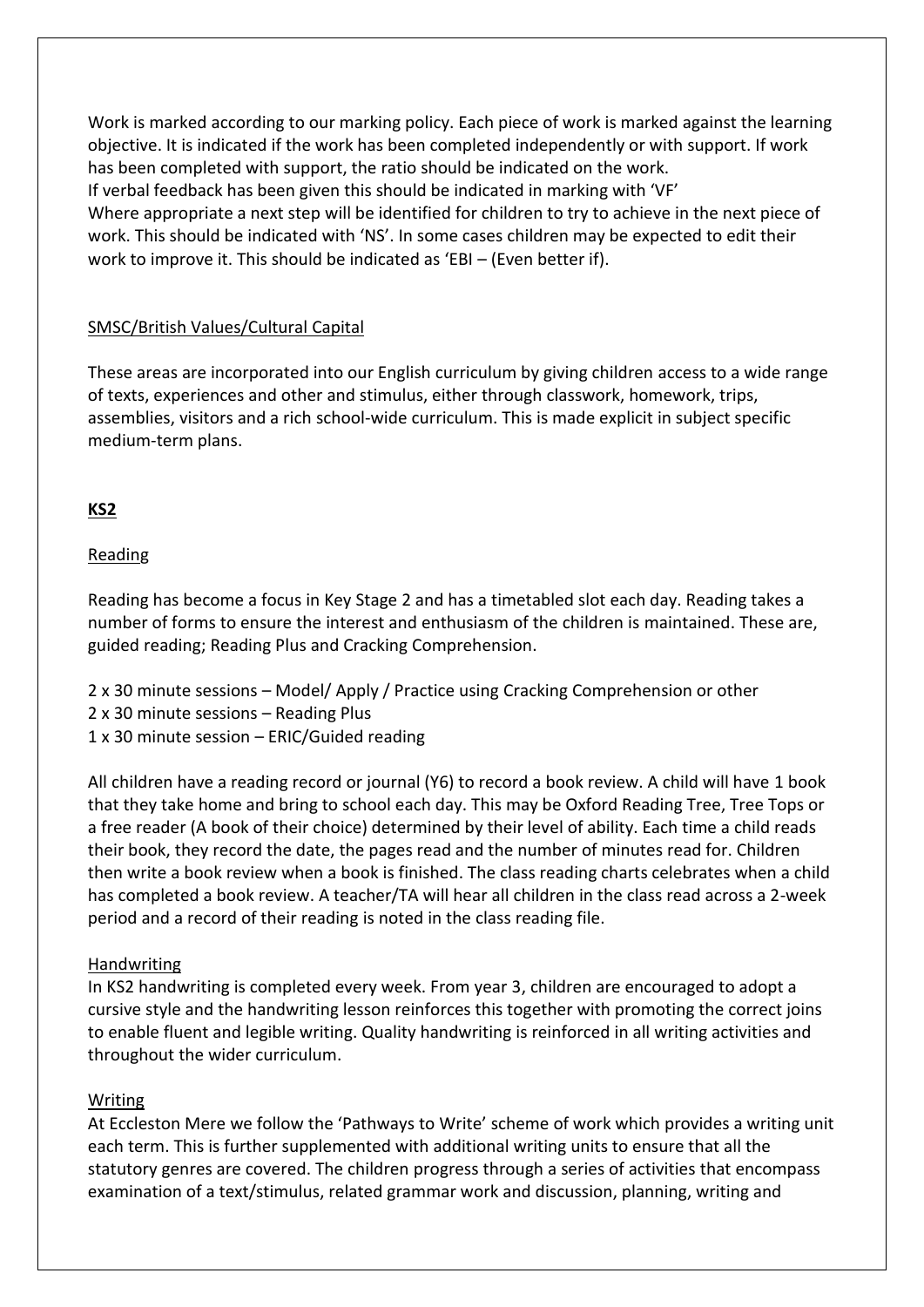editing. Children will also complete an extended piece of writing in a foundation subject each half term.

# Grammar and Punctuation

Where possible, grammar and punctuation activities are linked to the writing focus for the unit. This gives children a context and encourages them to make connections and see the practical application of their learning. Furthermore, it feeds into their piece of writing that will form the culmination of the unit. Additional skills that are cited in the National Curriculum but do not fit into the unit, are taught as discrete sessions.

### Spelling

In KS2 spelling rules are taught through grammar lessons. The children are given weekly spellings (determined by their year group) to learn as homework and these are tested the following week. It is intended that pupils will retain these spellings for application in their written work. Each year group also has their own statutory word list that they are expected to be able to read and spell independently.

### Effective teaching in KS2

Lessons should be inspiring, engaging and motivational. They should be well planned with very clear evidence of highly effective learning opportunities for every individual within the class. We endeavour to provide challenging and imaginative tasks which will not only engage pupils, but will encourage them to explore, take risks and become confident learners. A wide variety of resources are used to present learning in different forms in order to maintain children's interest and enthusiasm. Pupils are encouraged to be active participants, positively interacting with one another throughout the lesson and asking spontaneous, pertinent questions. Above all, children should feel proud of their achievements and keen to explain what they are doing and why.

# In KS2 Work is evidenced as follows:

- English books which contain spelling rules, grammar and punctuation and work relating to the text or stimulus the children are studying.
- Writing books which contain planning and independent writing tasks.
- Reading folders which contain evidence from Reading Plus, Cracking Comprehension and guided reading activities.
- Handwriting books which contain weekly handwriting.
- Spelling books which contain the evidence of weekly spelling tests.
- Jotters which contain notes (these are used in other curriculum areas).
- Collaborative activities presented in books and on the working wall.
- Half termly piece of extended writing through another curriculum subject

# KS2 Assessment

# Years 3 to 5

- NFER Assessments for Reading, Grammar and Punctuation and Spelling are carried out each term and provide children with a standardized score.
- Writing assessments are termly and assessed against year group specific objectives.
- Schonelle reading tests at the start of each school year and then are completed each term.